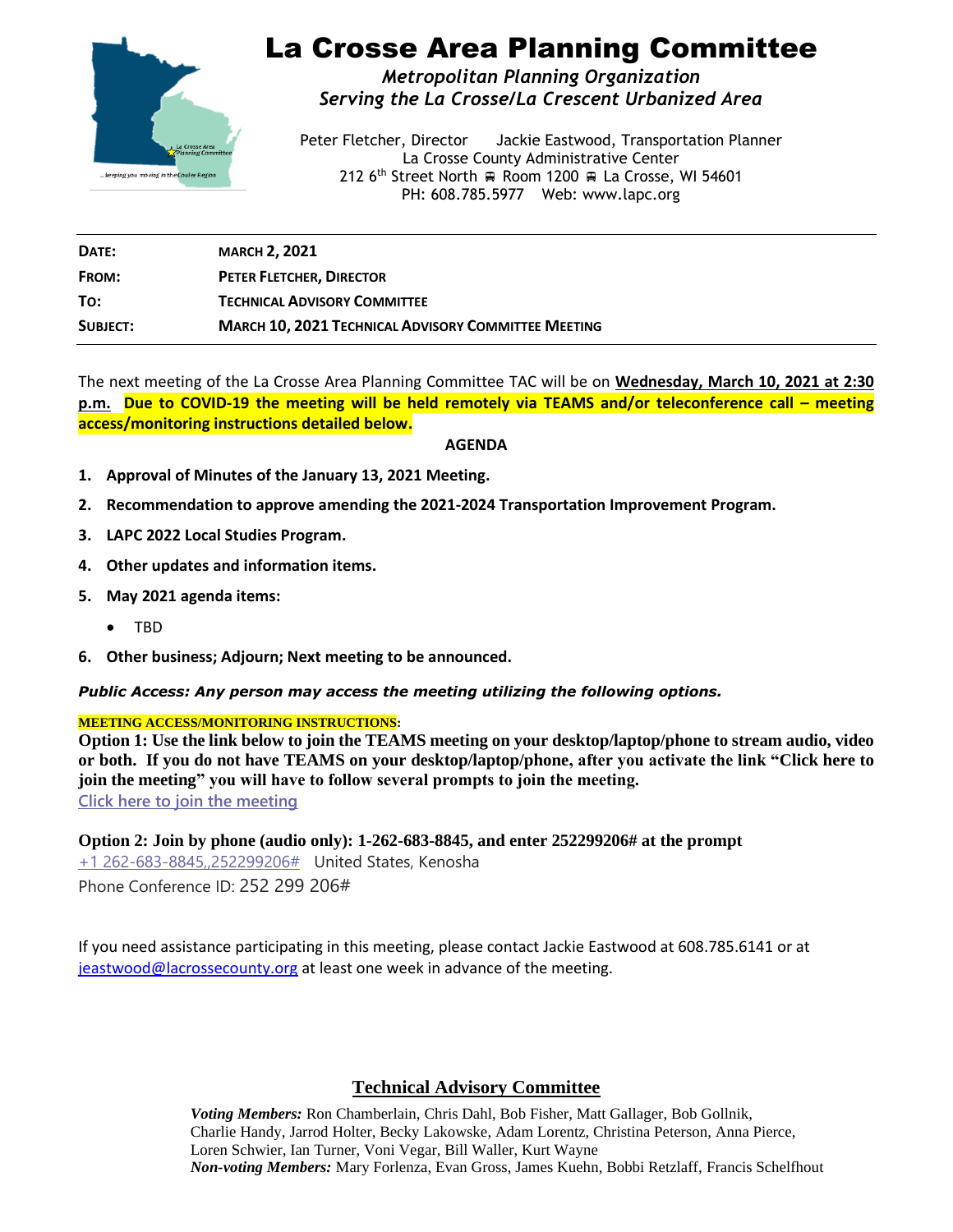| 2021 - 2024 Transportation Improvement Program Project List<br>March 17, 2020 |                                                                                 |                                                                                                                         |                                                                                                                          |                      |                                |                    | 2021 (x\$1000)<br>2022 (x\$1000) |                    |                  |         |                 |                                  | 2023 (x\$1000)                 |         |                 |                |              | 2024 (x\$1000) |                 |                  |              |                           |             |
|-------------------------------------------------------------------------------|---------------------------------------------------------------------------------|-------------------------------------------------------------------------------------------------------------------------|--------------------------------------------------------------------------------------------------------------------------|----------------------|--------------------------------|--------------------|----------------------------------|--------------------|------------------|---------|-----------------|----------------------------------|--------------------------------|---------|-----------------|----------------|--------------|----------------|-----------------|------------------|--------------|---------------------------|-------------|
| Project                                                                       | State ID<br>Sponsoring<br><b>Project Description</b><br><b>Number</b><br>Agency |                                                                                                                         | <b>Project Type</b>                                                                                                      | Exp.                 | Fed                            | WI<br><b>MN</b>    | Local<br>Other                   | <b>Total</b>       | Fed              | WI      | <b>MN</b>       | Local /<br><b>Total</b><br>Other | Fed                            | WI      | <b>MN</b>       | Local<br>Other | <b>Total</b> | Fed            | WI<br><b>MN</b> | Local /<br>Other | <b>Total</b> | Source of<br><b>Funds</b> |             |
| <b>Number</b><br><b>MINNESOTA PROJECTS</b>                                    |                                                                                 |                                                                                                                         |                                                                                                                          |                      | <b>Type</b>                    |                    | 2021                             |                    |                  |         |                 | 2022                             |                                |         |                 | 2023           |              |                |                 | 2024             |              |                           |             |
|                                                                               | ** AC**: CSAH 6, From Winona County Line to Town Hall<br>028-606-024,           |                                                                                                                         |                                                                                                                          | PE                   |                                |                    |                                  |                    |                  |         |                 |                                  |                                |         |                 |                |              |                |                 |                  |              | <b>STBG</b>               |             |
| 243-18-013                                                                    | 028-606-<br>024AC                                                               | Houston County                                                                                                          | Road, Bituminous Reclamation / Bituminous Pavement<br>(Need AC Payback)                                                  | Sys Pres             | Other<br>Const<br><b>TOTAL</b> | 1,680.0<br>1,680.0 |                                  |                    | 1,680.<br>1,680. |         |                 |                                  |                                |         |                 |                |              |                |                 |                  |              |                           |             |
|                                                                               | City of La                                                                      |                                                                                                                         |                                                                                                                          | PE<br>Other          |                                |                    |                                  |                    |                  |         |                 |                                  |                                |         |                 |                |              |                |                 |                  |              | TAP                       |             |
| 243-18-014                                                                    | 236-090-003                                                                     | Crescent                                                                                                                | La Crescent Wagon Wheel Trail Phase 3                                                                                    | Other                | CAPT<br><b>TOTAL</b>           | 1,000.0<br>1,000.0 |                                  | 1,250.0<br>1,250.0 | 2,250.<br>2,250. |         |                 |                                  |                                |         |                 |                |              |                |                 |                  |              |                           |             |
|                                                                               |                                                                                 | City of La                                                                                                              | City of La Crescent; Purchase One (1) Class 400 Low Floor                                                                |                      | PE<br>OA                       |                    |                                  |                    |                  |         |                 |                                  |                                |         |                 |                |              |                |                 |                  |              |                           | <b>STBG</b> |
| 243-20-032                                                                    | TRS-3780-21                                                                     | Crescent                                                                                                                | Bus (Replaces Unit 103)                                                                                                  | Transit              | CAPT<br><b>TOTAL</b>           | 77.6<br>77.6       | 70.<br>70.                       | 16.4<br>16.4       | 164<br>164.      |         |                 |                                  |                                |         |                 |                |              |                |                 |                  |              |                           |             |
|                                                                               | TRF-3780-21<br>City of La<br>243-09-015<br>22, 23                               |                                                                                                                         |                                                                                                                          |                      | PE<br>OA                       | 112.0              |                                  | 263.0              | 375.             | 112.0   |                 |                                  | 263.0<br>375.0                 | 112.0   |                 |                | 263.0        | 375.0          |                 |                  |              |                           |             |
|                                                                               |                                                                                 | Crescent                                                                                                                | SECT 5307: La Crescent Transit Operating Assistance                                                                      | Transit              | CAPT<br><b>TOTAL</b>           | 112.0              |                                  | 263.0              | 375.0            | 112.0   |                 |                                  | 263.0<br>375.0                 | 112.0   |                 |                | 263.0        | 375.0          |                 |                  |              |                           | 5307        |
|                                                                               |                                                                                 |                                                                                                                         |                                                                                                                          |                      |                                |                    | 2021                             |                    |                  |         |                 | 2022                             |                                |         |                 | 2023           |              |                |                 | 2024             |              |                           |             |
| <b>WISCONSIN TRANSIT PROJECTS</b>                                             | La Crosse                                                                       |                                                                                                                         |                                                                                                                          | PE                   |                                |                    |                                  |                    |                  |         |                 |                                  |                                |         |                 | 53.9           | 323.         |                | 269.6           | 53.9             |              |                           |             |
| 243-03-037                                                                    |                                                                                 | County                                                                                                                  | MiniBus, Volunteer Driver                                                                                                | Transit              | OA<br>CAPT<br><b>TOTAL</b>     |                    | 269.6<br>269.6                   | 53.9<br>53.9       | 323.5<br>323.5   |         | 269.6<br>269.6  |                                  | 53.9<br>323.5<br>53.9<br>323.5 |         | 269.6<br>269.6  |                | 53.9         | 323.5          |                 | 269.6            | 53.9         | 323.5<br>323.5            | SF          |
|                                                                               |                                                                                 |                                                                                                                         |                                                                                                                          |                      | PE                             |                    |                                  |                    |                  |         |                 |                                  |                                |         |                 |                |              |                |                 |                  |              |                           |             |
| 243-03-039                                                                    |                                                                                 | City of<br>LaCrosse                                                                                                     | MTU Operating Assistance                                                                                                 | Transit              | OA<br>CAPT                     | 2,028.0            | 1,493.2                          | 5,475.2            | 8,996.           | 2,028.0 | 1,493.2         |                                  | 5,475.2<br>8,996.4             | 2,028.0 | 1,493.2         |                | 5,475.2      | 8,996.4        | 2,028.0         | 1,493.2          | 5,475.2      | 8,996.                    | 5307        |
|                                                                               |                                                                                 |                                                                                                                         |                                                                                                                          |                      | <b>TOTAL</b><br>PE             | 2,028.0            | 1,493.2                          | 5,475.2            | 8,996.4          |         | 2,028.0 1,493.2 |                                  | 5,475.2<br>8,996.4             |         | 2,028.0 1,493.2 |                | 5,475.2      | 8,996.4        |                 | 2,028.0 1,493.2  | 5,475.2      | 8,996.4                   |             |
| 243-20-033                                                                    |                                                                                 | City of<br>LaCrosse                                                                                                     | MTU Replacement Service Vehicles, Two (2) Priuses                                                                        | Transit              | OA<br>CAPT                     |                    | Continued                        |                    |                  |         |                 |                                  |                                |         |                 |                |              |                |                 |                  |              |                           | 5307        |
|                                                                               |                                                                                 |                                                                                                                         |                                                                                                                          |                      | TOTAL<br>PE                    |                    |                                  |                    |                  |         |                 |                                  |                                |         |                 |                |              |                |                 |                  |              |                           |             |
| 243-20-034                                                                    |                                                                                 | City of<br>LaCrosse                                                                                                     | MTU Three (3) Replacement Service Vans                                                                                   | Transit              | OA<br>CAPT                     |                    | Continued                        |                    |                  |         |                 |                                  |                                |         |                 |                |              |                |                 |                  |              |                           | 5307        |
|                                                                               |                                                                                 |                                                                                                                         |                                                                                                                          |                      | <b>TOTAL</b><br>PE             |                    |                                  |                    |                  |         |                 |                                  |                                |         |                 |                |              |                |                 |                  |              |                           |             |
| 243-20-035<br>LaCrosse                                                        | City of                                                                         | MTU In-Ground and Movable Wheel Engaging Vehicle<br>Hoists                                                              | Transit                                                                                                                  | OA<br>CAPT           |                                | Continued          |                                  |                    |                  |         |                 |                                  |                                |         |                 |                |              |                |                 |                  |              | 5307                      |             |
|                                                                               |                                                                                 |                                                                                                                         |                                                                                                                          | <b>TOTAL</b><br>PE   |                                |                    |                                  |                    |                  |         |                 |                                  |                                |         |                 |                |              |                |                 |                  |              |                           |             |
| 243-19-033                                                                    |                                                                                 | City of La                                                                                                              | MTU purchase of one 35-ft Diesel Bus. Obligated in 2019.                                                                 | Transit              | OA<br>CAPT                     |                    |                                  |                    |                  |         |                 |                                  |                                |         |                 |                |              |                |                 |                  |              |                           | 5339        |
|                                                                               | Crosse                                                                          | Capital acquired in 2021.                                                                                               |                                                                                                                          | <b>TOTAL</b>         |                                | Continued          |                                  |                    |                  |         |                 |                                  |                                |         |                 |                |              |                |                 |                  |              |                           |             |
| 243-19-034                                                                    | VW-BUS-                                                                         | City of La                                                                                                              | MTU purchase of one 35-ft Clean Diesel Bus. Obligated in<br>2019. Capital will be acquired in 2021 due to delays created | Transit              | PE<br>OA                       |                    |                                  |                    |                  |         |                 |                                  |                                |         |                 |                |              |                |                 |                  |              |                           | VW          |
| LACR-01                                                                       | Crosse                                                                          | by COVID-19. (The Local Share will be paid over 10 years<br>through shared revenue reduction.)                          |                                                                                                                          | CAPT<br><b>TOTAL</b> |                                | Continued          |                                  |                    |                  |         |                 |                                  |                                |         |                 |                |              |                |                 |                  |              |                           |             |
| 243-21-001                                                                    | City of La                                                                      | Two (2) Replacement Fixed-Route Low-Floor Diesel-Electric<br>Hybrid Buses. (The Local Share will be paid over 10 years  | Transit                                                                                                                  | PE<br>OA             |                                |                    |                                  |                    |                  |         |                 |                                  |                                |         |                 |                |              |                |                 |                  |              | VW                        |             |
|                                                                               | Crosse                                                                          | through shared revenue reduction.)                                                                                      |                                                                                                                          | CAPT<br><b>TOTAL</b> |                                | 1,098.4<br>1,098.4 | 274.6<br>274.6                   | 1,373.<br>1,373.   |                  |         | Continued       |                                  |                                |         |                 |                |              |                |                 |                  |              |                           |             |
| 5991-07-40<br>243-19-031                                                      | City of La                                                                      | MTU Buses, MTU Public Transit, 3 MTU Buses, Obligated in                                                                | Transit                                                                                                                  | PE<br>OA             |                                |                    |                                  |                    |                  |         |                 |                                  |                                |         |                 |                |              |                |                 |                  |              | <b>STBG</b>               |             |
|                                                                               |                                                                                 | Crosse                                                                                                                  | 2020                                                                                                                     |                      | CAPT<br><b>TOTAL</b>           |                    | Continued                        |                    |                  |         |                 |                                  |                                |         |                 |                |              |                |                 |                  |              |                           |             |
| 243-19-019                                                                    | City of La                                                                      | MTU Low- or No-Emission - 2 Electric Buses, 2 Charging<br>Stations, Infrastructure on Electric Grid; funds obligated in | Transit                                                                                                                  | PE<br>OA             |                                | Continued          |                                  |                    |                  |         |                 |                                  |                                |         |                 |                |              |                |                 |                  |              | 5339(c)                   |             |
|                                                                               |                                                                                 | Crosse                                                                                                                  | 2019; capital will be acquired in 2021 due to delays created<br>by COVID-19                                              |                      | CAPT<br><b>TOTAL</b>           |                    |                                  |                    |                  |         |                 |                                  |                                |         |                 |                |              |                |                 |                  |              |                           |             |
| 243-19-032                                                                    |                                                                                 | 5991-02-60 City of Onalaska                                                                                             | Transit Vans, OHWS Public Transit, 5 Transit Vans,<br>Obligated in 2019                                                  | Transit              | PE<br>OA                       |                    | Continued                        |                    |                  |         |                 |                                  |                                |         |                 |                |              |                |                 |                  |              |                           | 5339(c)     |
|                                                                               |                                                                                 |                                                                                                                         |                                                                                                                          |                      | CAPT<br><b>TOTAL</b>           |                    |                                  |                    |                  |         |                 |                                  |                                |         |                 |                |              |                |                 |                  |              |                           |             |
| 243-18-027                                                                    |                                                                                 | Couleecap                                                                                                               | Vehicle Loans, Operating, Mobility Management (WETAP).                                                                   | Transit              | PE<br>OA                       | 10.0               | 17.8                             | 27.8               | 55.              |         |                 |                                  |                                |         |                 |                |              |                |                 |                  |              |                           | 5307        |
|                                                                               |                                                                                 | Crawford, La Crosse, and Vernon Counties                                                                                |                                                                                                                          | CAPT<br><b>TOTAL</b> | 10.0<br>20.0                   | 16.9<br>34.8       | 6.7<br>34.6                      | 33.<br>89.         |                  |         |                 |                                  |                                |         |                 |                |              |                |                 |                  |              | 85.24                     |             |
| 243-09-010                                                                    |                                                                                 | Vernon County                                                                                                           | Mobility Management, Volunteer Driver Program and<br>Vernon County Mini Bus. Serves locations in La Crosse               | Transit              | PE<br>OA                       | 26.2               |                                  | 43.1               | 69.3             |         |                 |                                  |                                |         |                 |                |              |                |                 |                  |              |                           | 5310        |
|                                                                               |                                                                                 | Area                                                                                                                    |                                                                                                                          | CAPT<br><b>TOTAL</b> | 34.8<br>61.0                   |                    | 12.0<br>55.1                     | 46.8<br>116.1      |                  |         |                 |                                  |                                |         |                 |                |              |                |                 |                  |              |                           |             |
| 243-20-018                                                                    |                                                                                 | Vernon Area<br>Rehabilitation                                                                                           | Three (3) medium bus replacement vehicles                                                                                | Transit              | PE<br>$\frac{OA}{CAPT}$        |                    |                                  |                    |                  |         |                 |                                  |                                |         |                 |                |              |                |                 |                  |              |                           | 5310        |
|                                                                               | Center                                                                          |                                                                                                                         |                                                                                                                          | <b>TOTAL</b>         |                                | Continued          |                                  |                    |                  |         |                 |                                  |                                |         |                 |                |              |                |                 |                  |              |                           |             |
| 243-20-013                                                                    |                                                                                 | La Crosse                                                                                                               | Twp battery electric cutaway buses and associated<br>infrastructure equipment for Scenic Mississippi Regional            | Transit              | PE<br>OA                       |                    |                                  |                    |                  |         |                 |                                  |                                |         |                 |                |              |                |                 |                  |              |                           | VW          |
|                                                                               | County                                                                          | Transit (SMRT) service                                                                                                  |                                                                                                                          | CAPT<br><b>TOTAL</b> | 492.6<br>492.6                 |                    | 77.4<br>77.4                     | 570.<br>570.0      |                  |         |                 |                                  |                                |         |                 |                |              |                |                 |                  |              |                           |             |
| 243-20-024<br>5991-02-01                                                      | City of Onalaska                                                                | Four (4) Transit Vans, Obligation in 2020                                                                               | Transit                                                                                                                  | PE<br>OA             |                                |                    |                                  |                    |                  |         |                 |                                  |                                |         |                 |                |              |                |                 |                  |              | <b>STBG</b>               |             |
|                                                                               |                                                                                 |                                                                                                                         |                                                                                                                          | CAPT<br><b>TOTAL</b> |                                | Continued          |                                  |                    |                  |         |                 |                                  |                                |         |                 |                |              |                |                 |                  |              |                           |             |
| 243-20-025<br>5991-05-00                                                      | City of La                                                                      | One (1) MTU Diesel Bus, Obligation in 2020                                                                              | Transit                                                                                                                  | PE<br>OA             |                                |                    |                                  |                    |                  |         |                 |                                  |                                |         |                 |                |              |                |                 |                  |              | <b>STBG</b>               |             |
|                                                                               | Crosse                                                                          |                                                                                                                         |                                                                                                                          | CAPT<br>TOTAL        |                                | Continued          |                                  |                    |                  |         |                 |                                  |                                |         |                 |                |              |                |                 |                  |              |                           |             |
| 243-20-026                                                                    | La Crosse<br>One (1) Standard 30-ft Bus Replacement, Obligation in              |                                                                                                                         | Transit                                                                                                                  | PE<br>OA             |                                |                    |                                  |                    |                  |         |                 |                                  |                                |         |                 |                |              |                |                 |                  |              | 5339                      |             |
|                                                                               | County                                                                          | 2022.                                                                                                                   |                                                                                                                          | CAPT<br><b>TOTAL</b> |                                |                    |                                  |                    | 240.0<br>240.0   |         |                 | 60.0<br>300.0<br>60.0<br>300.0   |                                |         |                 |                |              |                |                 |                  |              |                           |             |
| 243-20-036                                                                    | La Crosse                                                                       | Rehabilitation/Rebuild, Two 30-ft Buses (ADA) - SMRT,                                                                   | Transit                                                                                                                  | PE<br>OA             |                                |                    |                                  |                    |                  |         |                 |                                  |                                |         |                 |                |              |                |                 |                  |              | 5311                      |             |
|                                                                               | County<br>Obligated in 2021                                                     |                                                                                                                         |                                                                                                                          | CAPT<br><b>TOTAL</b> | 45.0<br>45.0                   |                    | 5.0<br>5.0                       | 50.0<br>50.0       |                  |         |                 |                                  |                                |         |                 |                |              |                |                 |                  |              |                           |             |
| 243-13-013                                                                    | La Crosse                                                                       | Scenic Mississippi Regional Transit (SMRT) La Crosse,                                                                   | Transit                                                                                                                  | PE<br>OA             | 213.6                          | 53.4               | 160.2                            | 427.2              |                  |         |                 |                                  |                                |         |                 |                |              |                |                 |                  |              | 5311                      |             |
|                                                                               |                                                                                 | County                                                                                                                  | Crawford, Monroe, and Vernon Counties                                                                                    |                      | CAPT<br><b>TOTAL</b>           | 213.6              | 53.4                             | 160.2              | 427.2            |         |                 |                                  |                                |         |                 |                |              |                |                 |                  |              |                           |             |
| 243-03-043                                                                    | 11.12.15                                                                        | City of Onalaska                                                                                                        | Onalaska / Holmen / West Salem Public Transit. Operating                                                                 | Transit              | PE<br>OA                       | 264.4              | 195.0                            | 398.0              | 857.             |         |                 |                                  |                                |         |                 |                |              |                |                 |                  |              |                           | 5307        |
|                                                                               | 11.93.02                                                                        |                                                                                                                         | Assistance, Additional vans (2017 - 2022)                                                                                |                      | CAPT<br><b>TOTAL</b>           | 264.4              | 195.0                            | 398.0              | 857.4            |         |                 |                                  |                                |         |                 |                |              |                |                 |                  |              |                           |             |